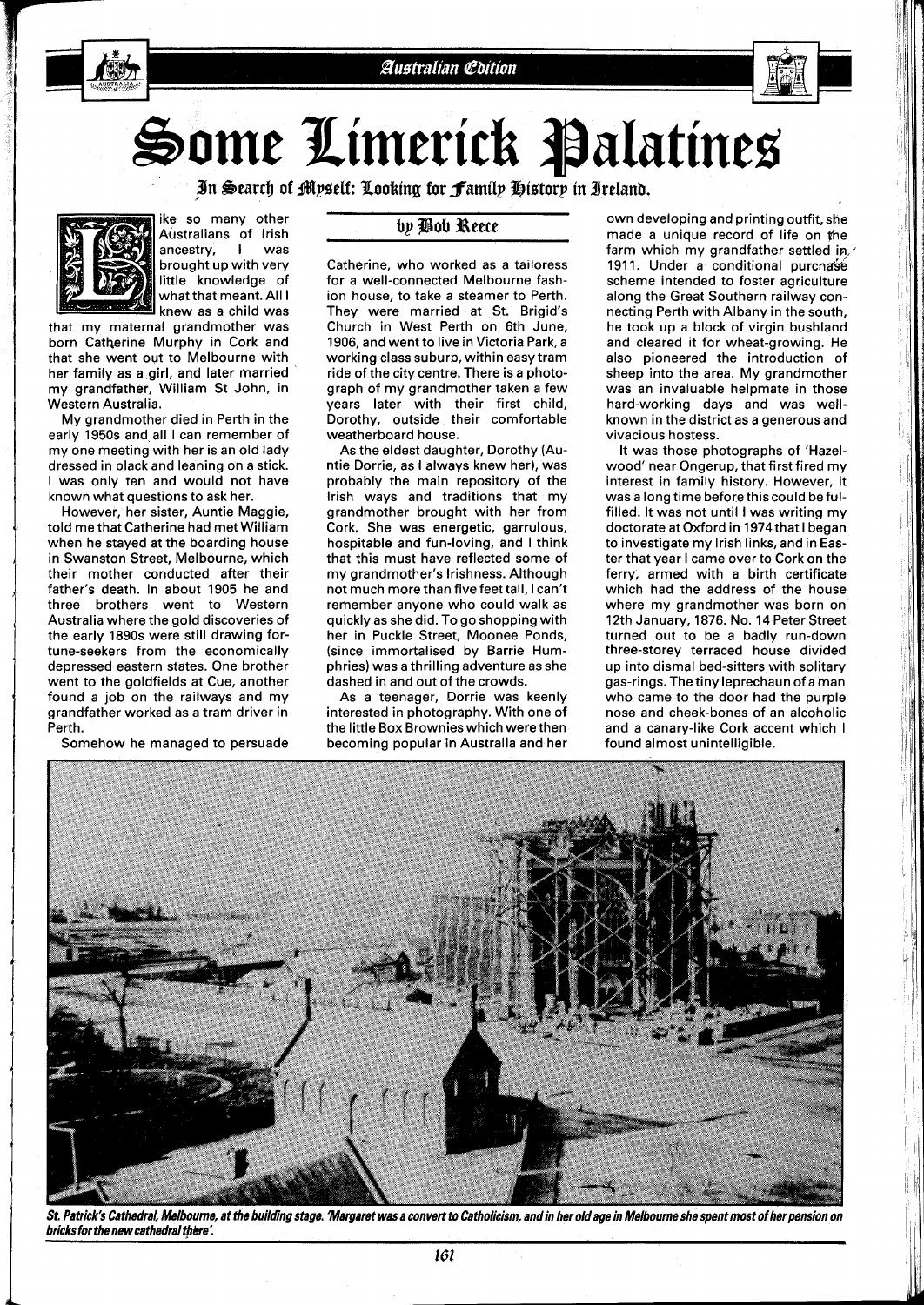The Old Limerick Journal





**An early nineteenth centurypainting ofAdare, Co. Limerick.** 

At any rate, anyone who might have known of Catherine Murphy and her parents John and Margaret had long since disappeared, and I only had the satisfaction of photographing the house for the record. But on that drizzling and, I am sure, absolutely typical, Cork morning I was able to appreciate why John and Margaret had decided to take their family to Australia. Their youngest son, Moses, was an asthmatic and they had been told by the doctors that only a dry climate could save him. Ironically, they fixed on Melbourne, which has one of the dampest climates in Australia, and Moses died not long after their arrival. I only noticed recently that the receipt for his burial plot was signed on 26th February, 1891, by John Gavan Duffy, whose father Charles had enjoyed a spectacular career in Victoria after the frustrations of the Young Ireland movement.

There had been no other reason for the Murphy family to leave Cork. John Murphy, designated 'plasterer' in my grandmother's birth certificate, had evidently been making a good living from his work, which often involved laying mosaic tiles in churches, and I am sure that much of it survives in Cork today. His wife was a McDonnell from Wales, but of Scottish origin, being descended from one of the families who had been forced out of the highlands after the Battle of Culloden. Her father's occupation was also given as 'plasterer', and it seems likely that she met John when he was working with him in Wales.

Margaret was a convert to Catholicism, and in her old age in Melbourne she spent most of her pension on bricks for the new cathedral there. The one photograph of her reveals a neat little old lady with her snow-white hair arranged in a bun. From my grandmother's birth certificate it is also clear that Margaret was illiterate, so it is hardly surprising that she left so little in the way of records.

I had become aware that my grandfather's parents were also Irish-born and from the Limerick area, so I spent some days there telephoning all the St Johns in the book and making inquiries. However, the response was not exactly overwhelming, and I can only think it was because they thought



I was an inheritance seeker. This is true to a point, of course, except that the inheritance is not of a material kind.

Some years later one of my mother's cousins passed on a copy of an old marriage certificate which launched me into a new phase of investigation.. At Limerick on 7th July, 1857, Teressa St John, widow, married Thomas Ca roll, railroad overseer. Teressa's maiden name was Musgrave and her father, George, was a farmer.

Nothing was known of her first husband, but, according to family tradition, Thomas Carroll died shortly before they were due to emigrate to Australia. Teressa decided to go ahead, however, and in about 1874 she arrived in Sydney or Melbourne on the Great Britain with her seven children (four by the first marriage and three by the second) and her unmarried sister-in-law, Anne St John.

-

CO fa1 gr tia in! Stl an hc **19 Cc**  tir be m AI in **St**  Cl cli lit n i J c m  $\mathbf{A}$ W 1 ( re  $di$  $\ddot{g}$ W a I t( Cl rd l **a**  fr e S1 tk n si J P  $\mathbf{e}$ Ir P fl a

How they fared no-one knows, but her eldest son Philip St John worked as a farrier in Fitzroy, Melbourne, and became involved in designing and making agricultural machines. Theonly surviving photograph shows him standing austerely, in bowler hat and three-piece suit, before a shed housing agricultural equipment of some kind. Family tradition has it that he was never properly rewarded for his inventions, but the records of the company which employed him still survive and this can probably be checked.

In 1873 Philip married a woman called Mary Hogan, who had been born in Clare in 1856, and my grandfather William was the youngest of their five sons. His mother died when he was about two years old and he was fostered out to his aunt, Mary Carroll, who had married a wealthy Jewish bookmaker called Joe Nathan. No expense was spared in William's upbringing, even to the extent of a private tutor, but he was only interested in horses, and at the earliest possible opportunity went to work on a horse stud near Wangaratta in Northern Victoria.

Grandfather enlisted for the Boer War when he was nineteen and went to South Africa with the Fourth Battalion, Australian Commonwealth Horse, arriving just in time to see the end of the war. However, his skill with horses must have made a good impression, because he was promoted to corporal. On his return to Melbourne he was proudly photographed in the full uniform of the Australian Light Horse, complete with ostrich feather in his bush hat. By this time he had a neat moustache which made him look much older than his twenty years.

What happened to him during the next few years is not clear, but it is believed that he worked as a street AtaCo.Limerick Palatine's cottage door, **Fig. 1966** who to grapher. He had taken a camera to<sup>-South</sup> Africa and apparently made some extra money taking 'snaps' of his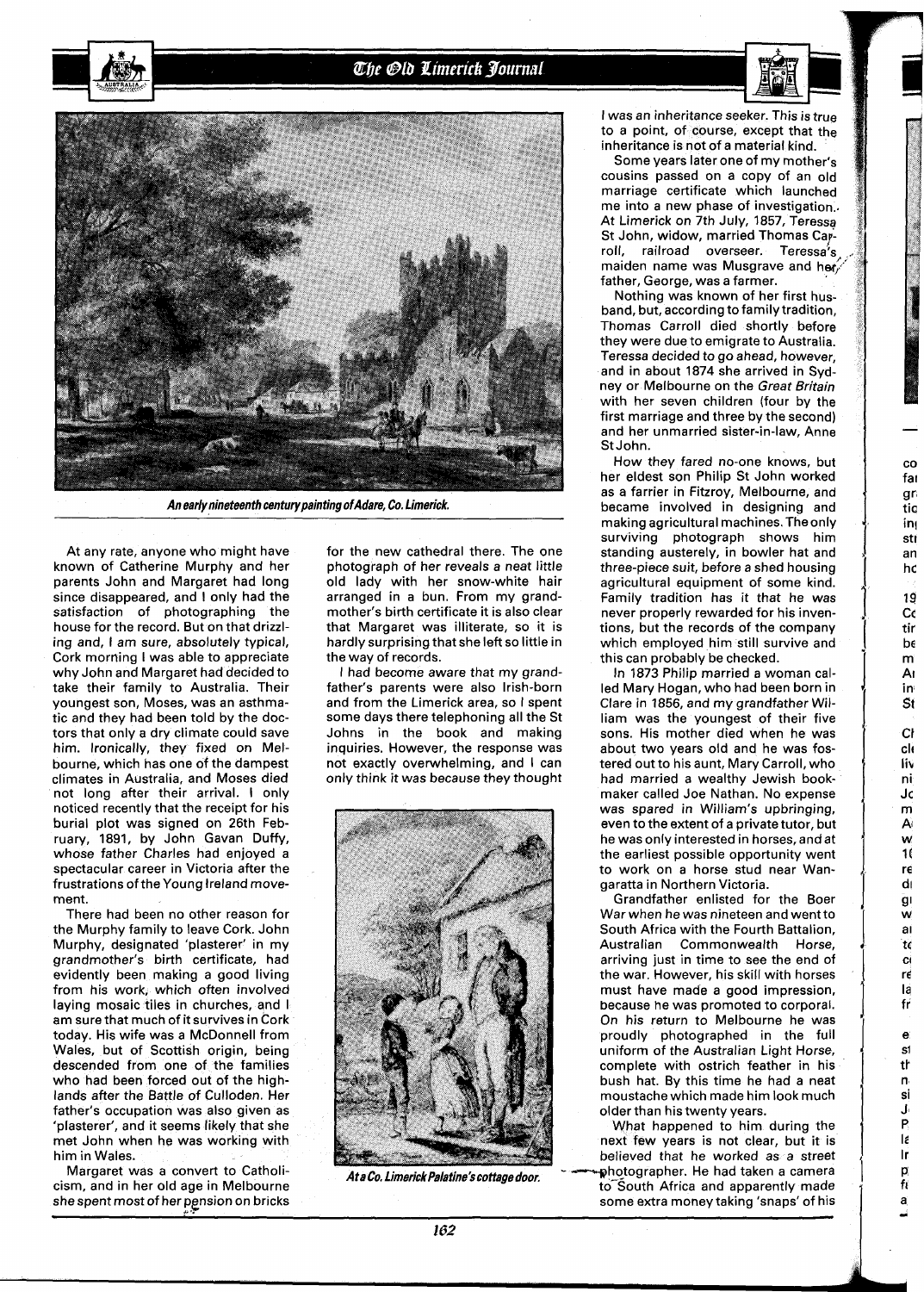**Australian Edition** 



**'Oh sweet Adare; home of many Co. Limerick Palatines, at the turn of the century.** 

comrades in the field. One of our few family heirlooms is an album of photographs from that time, depicting operations at the end of the war. Most striking of all is a photograph of a povertystricken Boer family standing ragged and bare-footed outside their mud hovel.

When I arrived in Dublin in January, 1987, to spend three years at University College there didn't seem to be much time to pursue family research myself because of my teaching and other commitments, sa I wrote to the Mid-West Archives Office in Limerick seeking information on the background of the St John family in the Limerickarea.

From the records of St. Nicholas' Church in the parish of Adare, it was clear that my St John ancestors had lived in the area since at least the beginning of the nineteenth century. Philip St John, who died on 28th May, 1847, had married Anne Dolmage (died 19th August, 1847), and it was their son Elias who had married Teressa Musgrave on 10th August, 1848. There were also records of the births of their four children: Catherine, Philip (my greatgrandfather), Eliza Jane and George, who later accompanied their mother and aunt Anne to Australia. According to the Griffith's Valuation for Adare, compiled in 1852-53, Elias St John was recorded as living at Kilgobbin townland, where he held 32 acres of land from the Earl of Dunraven.

What caught my interest was an excerpt from Hank Jones' typescript study of the German Palatine settlers in the Limerick area, which stated that the name St John (also Singeon and Sinsion) had actually been derived from John or Shon, and that the brothers Philip and Elias John, who came to Ireland in 1709, were the founders of the Irish line. The official list of the fourth party of Palatines indicates that their full names were Johan Philips John and Johan Elias John. According to

census records, Philip John or Shon was head of a family in 1715, and on 29th September, 1720, was living on the Southwell Estate in County Limerick. Elias Sinsion or Singeon was a freeholder of Ballingrane in 1747, 1755 and 1759, but there is no indication that he married.

The second generation is more difficult to trace but there is a record of a Jaspar Singeon who was registered as a freeholder of Pallas (Palleskendry) in 1747, who appeared on the religious census for Protestants for the parish of Nantinan in 1766, and was of Ballingrane when his will was proved in 1790. It seems likely that he was the father of Philip St John who married Anne Dolmage of Castle Matrix on 25th January, 1784, and was a freeholder at Ballingrane in 1789/90, Martha St. John, who died on 1st April, 1832, aged 21 years, and was buried at St. Nicholas's, Adare, was probably their daughter, and sister to the Elias who married Teressa Musgrave on 10th August, 1848.

The story of the Palatines in Ireland has been told many times and it is unnecessary to rehearse it here, except to point out that the tradition of their being religious refugees is seriously challenged by the most authoritative work on the Palatine emigration by the American historian (and Palatine descendant) W.A. Knittle. He claims  $/$ that while the plea of religious persecution won the Palatines sympathy and  $\sqrt{r}$ support in the court of Queen Anne, their more serious motive was to escape the political and economic conditions which had made life difficult in the Palatinate of the Rhine during the early years of the eighteenth century.

More interesting in some ways is that so many of the Palatine families remigrated to North America and Australia in the nineteenth century and it was no surprise to me that additional information on the brothers Philip and Elias came from a Canadian Switzer who wrote to another member of the far-flung St John family in Melbourne recently. From the **London Church Books and the German Emigration of 1709** he had extracted the information that on 24th July, 1709, in London, Philip Sohn, son of Johan Wilhelm Sohn of Diedenhausen in the parish of Wielmeister, Weilb Hesse, married Anna Catherine Kuhn, daughter of Herman Kúhn of Langen Schwabach in Hesse.

I have sincewritten to the Institute for Palatine Studies in Kaiserslauten, Pfalz, to ask if there is any information on these two families in their extensive card index of the Palatines. It seems likely from their name that the John or Sohn family were originally French Huguenots who fled into Germany after the Massacre of St. Bartholomew's Day.

There are still a number of gaps to be filled: the line of descent from Philip and Elias St John to the Philip St John who died at Adare in 1847 and the ori-



Adare, one of the most picturesque villages in Ireland, from an old print.